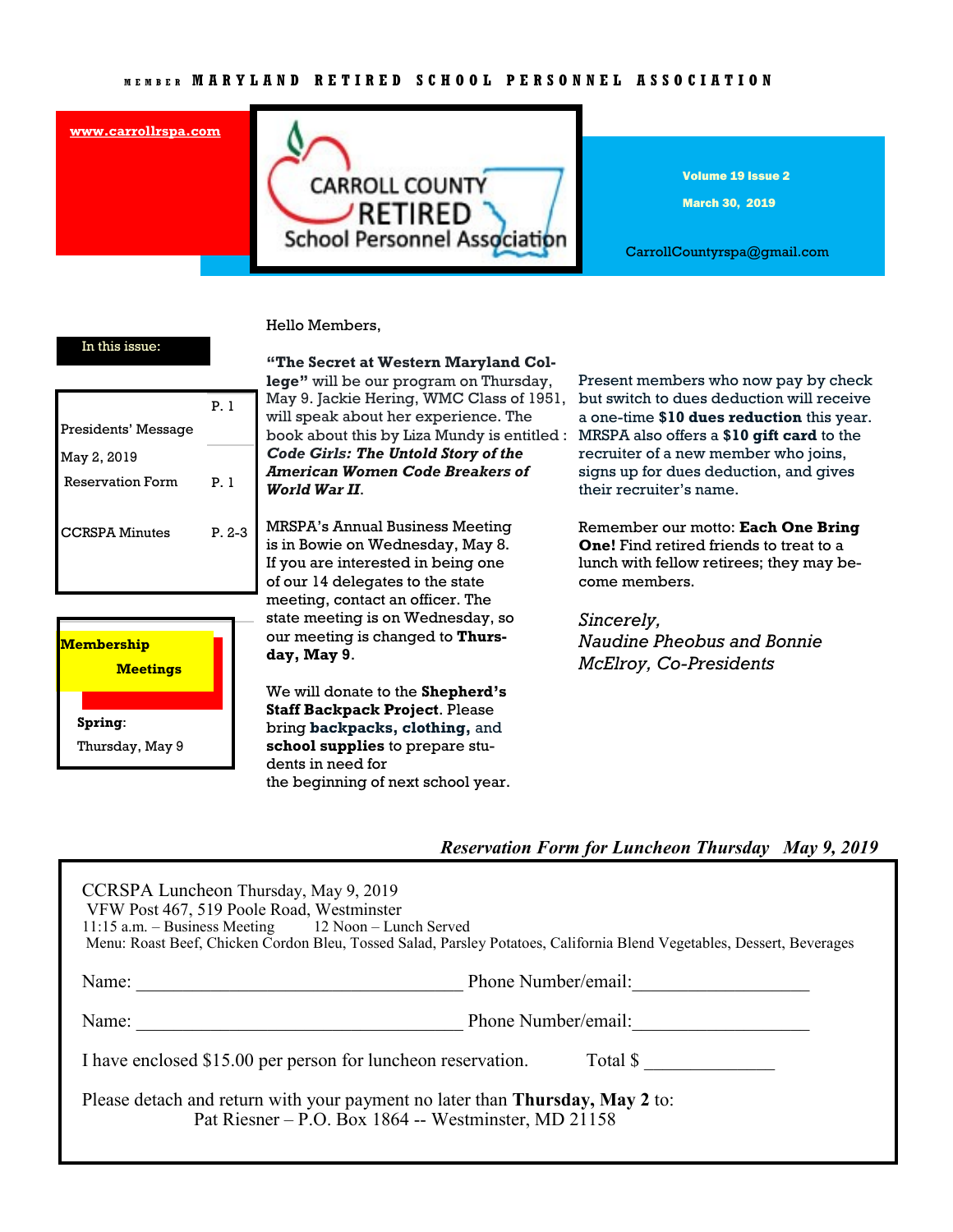

# Minutes for February 13, 2019

The Winter **CCRSPA** meeting was held at the VFW in Westminster**. Co-Presidents** *Naudine Pheobus* and *Bonnie McElroy* welcomed everyone and led the Pledge of Allegiance at 11:25am.

**Recording Secretary--***Susan Miller,*  October 10, 2018 minutes as published in the newsletter were approved.

**Treasurer**—*Pat Riesner* stated that the current balance is \$5839.32. Expenses included \$1,800 in donations and \$250 for stamps.

**Membership and Necrology—** *Bonnie* welcomed our guests to the luncheon, encouraging their membership, and *Althea Miller* introduced them—*Sandy Dutterer, Marsha Lively and Linda Lockard. Susan M.* filled in for *Jean Crowl* to light the memorial candle and led the remembrance in honor of *William Paul Kelly, Jr., Shirley Ann Wrightson, Dorothy Furney, Carrie Hann, Audrey Baumgardner, Christine Sigel, Terence Holechek, Mildred Ecker, Rosa Tomarchio, Elizabeth Nickelson, Donald Betz, Catherine Hartman, Rosalie Patterson, Doris MacKenzie, Olivia Devilbis* and *Catherine Anderson.*

**Corresponding Secretary / Communications**—*Susan Christenbury*  reminded everyone to check the website, [www.carrollrspa.com.](http://www.carrollrspa.com) Newsletters were mailed to all members.

**Scholarship Committee**—*Zeenie Burns* read a thank you note from *Elizabeth Snively*, scholarship winner.

The Mt. Airy Messenger printed an article about the 2 scholarship winners, and the Carroll County Times printed a picture with information on December 5, 2018. Scholarship applications for 2019 are available on CCRSPA website, and must be postmarked by April 1. CCPS Supervisor of Community and Media Relations *Carey Gaddis* will help with publicity also.

**Consumer Education—***Dixie Elmes* shared a handout with information regarding new procedures for renewing Maryland driver's licenses, "Check to see if your ID is REAL". A helpful website

[www.mva.maryland.gov/realid/](http://www.mva.maryland.gov/realid/index.htm)

[index.htm](http://www.mva.maryland.gov/realid/index.htm) gives additional information about required documents needed for license renewal.

**Old Business**—*Bonnie* shared that the CCPS Pre-Retirement seminar in February was canceled, and will be rescheduled for April 9 at Winters Mill High School. **CCRSPA** officers will be there to share information with future retirees.

**New Business**—*Bonnie* told the group that **MRSPA** will hold the annual business meeting on our next scheduled meeting date, Wednesday, May 8. After a vote was taken, it was decided that **CCRSPA** will meet on Thursday, Ma**y** 9. **CCRSPA** will also donate \$50 to the **MRSPA** Scholarship Fund. Raffle tickets to support the state scholarships were sold--\$2 each or 3 for \$5.

**MRSPA** held a "Membership March

across Maryland" workshop in Frederick on January 24. **CCRSPA** was represented by *Bonnie, Naudine, Jean* and *Susan M.* Presentations included the theme "recruit, retain, regain" with ways to promote membership. Each local organization is responsible for submitting an action plan to the state. Discussion included reasons for joining—advocacy, pension security, additional perks with reasonable dues. Members are still encouraged to sign up for automatic dues deduction--\$10 one-time dues deduction. The new member recruitment incentives continues—earn a \$10 gift card for each new member you sign up using dues deduction. Our ongoing motto "Each One Reach One" does work.

Contact *Bonnie* or *Naudine*, if interested in serving as the Legislative Chairperson for **CCRSPA.** A Program Chairperson is also needed.

Before the business meeting adjourned at noon, personal hygiene supplies, cleaners, paper products and trash bags were collected to donate to Shepherd's Staff. Door prizes were drawn: *Betsy Murphy* received a free meal for the next meeting, and **MRSPA** raffle tickets went to *Bill McKenna, Sandy Dutterer* and *Dixie Elmes.* Our buffet-style meal was served, and everyone enjoyed the time for socializing while eating.

The guest speaker, *Dr. Steven Lockard,* Superintendent of Carroll County Public Schools, was introduced by *Bonnie* at 12:57pm. *Dr. Lockard*, who